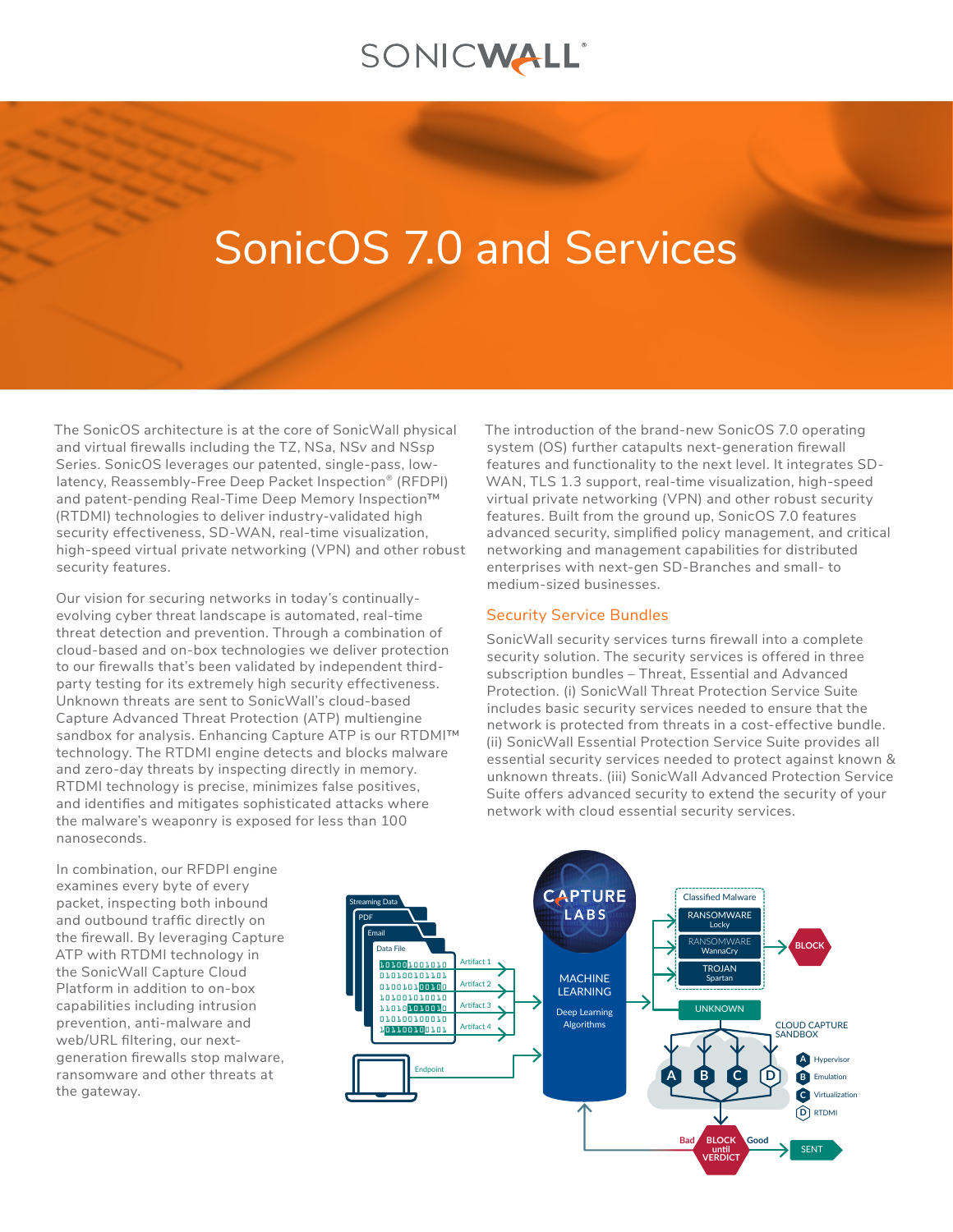| <b>FEATURE</b>                                                | <b>THREAT</b><br><b>PROTECTION</b> | <b>ESSENTIAL</b><br><b>PROTECTION</b> | <b>ADVANCED</b><br><b>PROTECTION</b> |
|---------------------------------------------------------------|------------------------------------|---------------------------------------|--------------------------------------|
| Gateway Anti-Virus, Intrusion Prevention, Application Control |                                    |                                       |                                      |
| <b>Content Filtering Service</b>                              |                                    |                                       |                                      |
| Anti-Spam                                                     |                                    |                                       |                                      |
| 24x7 Support                                                  |                                    |                                       |                                      |
| Network Visibility                                            |                                    |                                       |                                      |
| Capture ATP (Multi-Engine) Sandboxing                         |                                    |                                       |                                      |
| RTDMI Technology                                              |                                    |                                       |                                      |
| <b>DNS Security</b>                                           |                                    |                                       |                                      |
| Cloud Management                                              |                                    |                                       |                                      |
| Cloud based Reporting - 7 Days                                |                                    |                                       |                                      |

√ *Part of the bundle*

! *Not available with the bundle, but can be purchased separately*

X *Not supported with the bundle*

### Enhanced Dashboard

| <b>ENHANCED DASHBOARD</b>                                                                           |                                                                                                                                                                                                                            |
|-----------------------------------------------------------------------------------------------------|----------------------------------------------------------------------------------------------------------------------------------------------------------------------------------------------------------------------------|
| Feature                                                                                             | <b>Description</b>                                                                                                                                                                                                         |
| <b>Enhanced Dashboard</b>                                                                           | Dashboard with actionable alerts.                                                                                                                                                                                          |
| "Enhanced Device view with display<br>of Front-View.Back-View and<br>Storage Stats of the hardware" | User can now find out from the UI home tab, about the real-time status of front panel, back-panel and storage<br>module usage statistics. Giving you similar experience as if you are physically in front of the hardware. |
| Real-time System usage and<br>bandwidth usage                                                       | User can now view real-time system usage of Core and Bandwidth in the network.                                                                                                                                             |
| Summarized traffic distribution                                                                     | Traffic distribution usage on user's firewall with real-time update of most used application.                                                                                                                              |
| Summary of top users                                                                                | Summary of top users based on allowed or blocked sessions; by data sent and received.                                                                                                                                      |
| Summary of Observed threats                                                                         | Real-time threat summary of threats seen within customer's network like virus, zero-day malware, spyware,<br>vulnerabilities and risky applications.                                                                       |
| Services Summary                                                                                    | Real-time status of enabled or disabled security services like IPS, GAV, Anti-Spyware, Capture ATP or DPI-SSL.                                                                                                             |
| Insights on infected hosts                                                                          | Displaying the total number of infected host machines in the network in real-time.                                                                                                                                         |
| Insights on critical attacks                                                                        | Displaying the total number of mission-critical attacks in the network in real-time.                                                                                                                                       |
| Insights on encrypted traffic                                                                       | Displaying the total number of encrypted traffic in the network in real-time.                                                                                                                                              |
| Summary of top applications                                                                         | Displaying the top applications used in the network with additional options of sorting by sessions, bytes,<br>access-rule blocks, virus, spyware and intrusions.                                                           |
| Summary of top addresses                                                                            | Displaying the top address objects used in the network with additional options of sorting by sessions, bytes,<br>access-rule blocks, virus, spyware and intrusions.                                                        |
| Summary of top users                                                                                | Displaying the top users used in the network with additional options of sorting by sessions, bytes, access-rule<br>blocks, virus, spyware and intrusions.                                                                  |
| Summary of top website ratings                                                                      | Displays the top website ratings by session.                                                                                                                                                                               |
| Summary of top country statistics                                                                   | Displaying the top country statistics by session, dropped traffic, bytes sent or received.                                                                                                                                 |
| Summary of real-time threat                                                                         | Displaying top threats with separate statistics for Virus, Intrusions, Spyware and Botnet by sessions.                                                                                                                     |
| <b>Enhanced Access Point Snapshot</b>                                                               | Displaying statistics on Access Point status in the network and Client associations real-time statistics                                                                                                                   |
| Access Point Traffic Rate                                                                           | Provides real-time bandwidth usage by access-points.                                                                                                                                                                       |
| WiFi Client Report                                                                                  | Provides real-time Wi-Fi client report based on OS type, frequency and top client chart                                                                                                                                    |

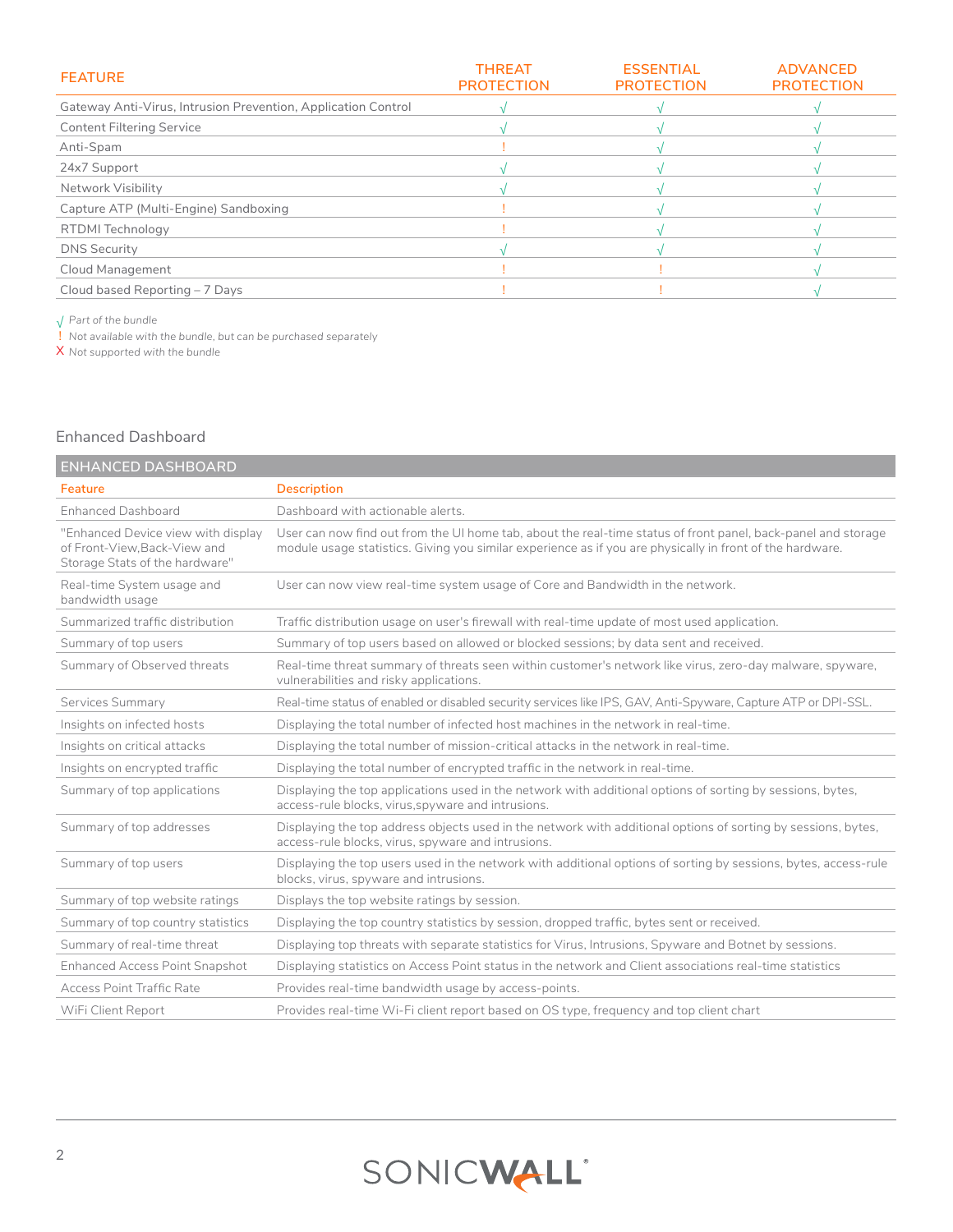| <b>ENHANCED DASHBOARD (CONTINUED)</b>             |                                                                                                                                                                                                                                                                                        |
|---------------------------------------------------|----------------------------------------------------------------------------------------------------------------------------------------------------------------------------------------------------------------------------------------------------------------------------------------|
| Real-Time Wifi Client Monitor                     | Determines the host machine, OS type, frequency, Access-Point info and data transfer.                                                                                                                                                                                                  |
| Insights to Capture ATP verdicts                  | Displays verdicts given for File analysis by Capture ATP.                                                                                                                                                                                                                              |
| Insights to FileTypes                             | Displays the type of files based on Capture-ATP report.                                                                                                                                                                                                                                |
| Insights to Destination Address                   | Displays the top destinations being used by malicious files.                                                                                                                                                                                                                           |
| Malware Analysis statistics                       | Displays in-depth statistics on dynamic vs static malware analysis per file.                                                                                                                                                                                                           |
| Location based zero-day Attack<br>Origin Analysis | Displays attack origin by countries.                                                                                                                                                                                                                                                   |
| Capture ATP statistics                            | Displays insights to total files submitted, dynamically analyzed files, malicious files and average processing<br>time using Capture ATP.                                                                                                                                              |
| Network Topology View                             | Topology View displaying hosts, access-points connected in user's network based on device name, mac-<br>address and IP Address                                                                                                                                                         |
| <b>API Driven Management</b>                      | Management of the firewall is API-driven                                                                                                                                                                                                                                               |
| <b>SDWAN Wizard</b>                               | Wizard to automatically configure SDWAN Policy on the firewall                                                                                                                                                                                                                         |
| Notification Center                               | New notification center with summary of threats, event logs and system alert.                                                                                                                                                                                                          |
| Improved Online Help                              | Online help with links to technical documentation on each and every model.                                                                                                                                                                                                             |
| <b>SDWAN Monitoring</b>                           | Displays SD-WAN Performance probes and top connections.                                                                                                                                                                                                                                |
| Enhanced Packet Monitor Utility                   | Packet Monitor enhanced to include access rule, NAT Rule and route information.                                                                                                                                                                                                        |
| Storage Device Configuration                      | Configuration support of storage modules including extended modules. Module usage statistics.                                                                                                                                                                                          |
| Capture Threat Assessment<br>$(CTA)$ 2.0          | New CTA 2.0 report supports new report template with customization options like logo, name and sections.<br>Support for file analysis and malware analysis. Company statistics with industry and Global Average for each<br>section. Separate Executive template with recommendations. |
| System logs downloads                             | System logs including console logs that can be downloaded from diagnostics section without user requiring<br>to connect machine to console port to capture console logs. This simplifies debug methods and time<br>for troubleshooting.                                                |
| SSH Terminal on UI                                | SSH terminal can be accessed from Web UI.                                                                                                                                                                                                                                              |
| Grid Check Utility                                | This utility enables checking IP address of the Grid IP for diagnostics.                                                                                                                                                                                                               |
| Debug Utility                                     | User can enable debug mode within the same firmware and execute debug commands from SSH terminal<br>within the UI.                                                                                                                                                                     |
| <b>System Diag Utility Tools</b>                  | Support for more diagnostic tools like GDB, HTOP and Linux Perf Tool.                                                                                                                                                                                                                  |
| Switch Network Overview                           | SonicWall Switch view like physical view, list view and VLAN view.                                                                                                                                                                                                                     |
| Bandwidth Usage per SwitchPort                    | SonicWall Switch Info displays bandwidth usage per port.                                                                                                                                                                                                                               |
| <b>WWAN Status</b>                                | WWAN Modem and Network status display.                                                                                                                                                                                                                                                 |

## Firewall Features and Services

| REASSEMBLY-FREE DEEP PACKET INSPECTION (RFDPI) ENGINE |                                                                                                                                                                                                                                                                              |
|-------------------------------------------------------|------------------------------------------------------------------------------------------------------------------------------------------------------------------------------------------------------------------------------------------------------------------------------|
| Feature                                               | <b>Description</b>                                                                                                                                                                                                                                                           |
| Reassembly-Free Deep Packet<br>Inspection (RFDPI)     | This high-performance, proprietary and patented inspection engine performs stream-based, bi-directional<br>traffic analysis, without proxying or buffering, to uncover intrusion attempts and malware and to identify<br>application traffic regardless of port.             |
| Bi-directional inspection                             | Scans for threats in both inbound and outbound traffic simultaneously to ensure that the network is not<br>used to distribute malware and does not become a launch platform for attacks in case an infected machine is<br>brought inside.                                    |
| Stream-based inspection                               | Proxy-less and non-buffering inspection technology provides ultra-low latency performance for DPI of<br>millions of simultaneous network streams without introducing file and stream size limitations, and can be<br>applied on common protocols as well as raw TCP streams. |
| Highly parallel and scalable                          | The unique design of the RFDPI engine works with the multi-core architecture to provide high DPI throughput<br>and extremely high new session establishment rates to deal with traffic spikes in demanding networks.                                                         |
| Single-pass inspection                                | A single-pass DPI architecture simultaneously scans for malware, intrusions and application identification,<br>drastically reducing DPI latency and ensuring that all threat information is correlated in a single architecture.                                             |

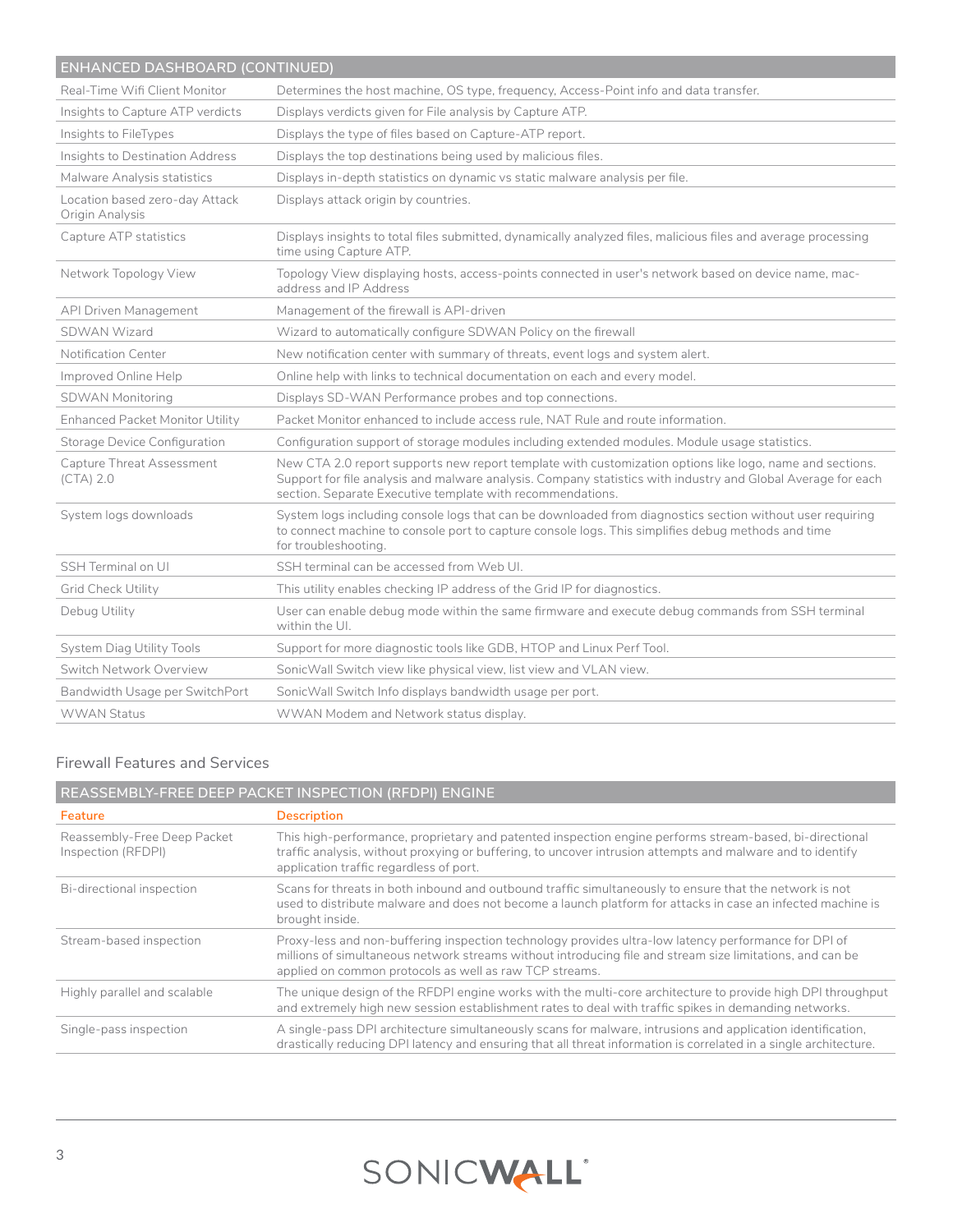| FIREWALL AND NETWORKING                                             |                                                                                                                                                                                                                                                                                                                                        |  |
|---------------------------------------------------------------------|----------------------------------------------------------------------------------------------------------------------------------------------------------------------------------------------------------------------------------------------------------------------------------------------------------------------------------------|--|
| Feature                                                             | <b>Description</b>                                                                                                                                                                                                                                                                                                                     |  |
| Secure SD-WAN                                                       | An alternative to more expensive technologies such as MPLS, Secure SD-WAN enables distributed enterprise<br>organizations to build, operate and manage secure, high-performance networks across remote sites for the<br>purpose of sharing data, applications and services using readily-available, low-cost public Internet services. |  |
| <b>REST API</b>                                                     | Allows the firewall to receive and leverage any and all proprietary, original equipment manufacturer and<br>third-party intelligence feeds to combat advanced threats such as zero-day, malicious insider, compromised<br>credentials, ransomware and advanced persistent threats.                                                     |  |
| Stateful packet inspection                                          | All network traffic is inspected, analyzed and brought into compliance with firewall access policies.                                                                                                                                                                                                                                  |  |
| High availability/clustering                                        | Supports Active/Passive (A/P) with state synchronization, Active/Active (A/A) DPI <sup>2</sup> and Active/Active<br>clustering high availability modes. Active/Active DPI offloads the deep packet inspection load to passive<br>appliance to boost throughput.                                                                        |  |
| DDoS/DoS attack protection                                          | SYN flood protection provides a defense against DOS attacks using both Layer 3 SYN proxy and Layer 2 SYN<br>blacklisting technologies. Additionally, it protects against DOS/DDoS through UDP/ICMP flood protection and<br>connection rate limiting.                                                                                   |  |
| Flexible deployment options                                         | The firewall can be deployed in wire, network tap NAT or Layer 2 bridge <sup>2</sup> modes.                                                                                                                                                                                                                                            |  |
| WAN load balancing                                                  | Load-balances multiple WAN interfaces using Round Robin, Spillover or Percentage methods. Policy-based<br>routing creates routes based on protocol to direct traffic to a preferred WAN connection with the ability to fail<br>back to a secondary WAN in the event of an outage.                                                      |  |
| Advanced quality of service (QoS)                                   | Guarantees critical communications with 802.1p, DSCP tagging and remapping of VoIP traffic on the network.                                                                                                                                                                                                                             |  |
| H.323 gatekeeper and SIP<br>proxy support                           | Blocks spam calls by requiring that all incoming calls are authorized and authenticated by H.323 gatekeeper or<br>SIP proxy.                                                                                                                                                                                                           |  |
| SonicWall Switch Integration                                        | SonicWall's first-ever switches provides seamless integration with firewalls for a single-pane-of-glass<br>management and visibility of your network                                                                                                                                                                                   |  |
| Single and cascaded Dell N-Series<br>and X-Series switch management | Manage security settings of additional ports, including Portshield, HA, PoE and PoE+, under a single pane of<br>glass using the firewall management dashboard for Dell's N-Series and X-Series network switches.                                                                                                                       |  |
| Biometric authentication                                            | Supports mobile device authentication such as fingerprint recognition that cannot be easily duplicated or<br>shared to securely authenticate the user identity for network access.                                                                                                                                                     |  |
| Open authentication and social login                                | Enable quest users to use their credential from social networking service such as Facebook, Twitter, or<br>Google+ to sign in and access the Internet and other guest services through a host's wireless, LAN or DMZ<br>zones using pass-through authentication.                                                                       |  |
| Multi-domain authentication                                         | Provides a simple and fast way to administer security polices across all network domains. Manage individual<br>policy to a single domain or group of domains.                                                                                                                                                                          |  |
| Full API Support                                                    | Complete API support for each and every section of firewall UI.                                                                                                                                                                                                                                                                        |  |
| SDWAN scalability                                                   | Scalable tunnel interfaces for distributed enterprises.                                                                                                                                                                                                                                                                                |  |
| MANAGEMENT, REPORTING AND SUPPORT                                   |                                                                                                                                                                                                                                                                                                                                        |  |
| Feature                                                             | <b>Description</b>                                                                                                                                                                                                                                                                                                                     |  |
| Cloud-based and on-premises<br>management                           | Configuration and management of SonicWall appliances is available via the cloud through the SonicWall<br>Capture Security Center and on-premises using SonicWall Global Management System (GMS).                                                                                                                                       |  |
| Powerful single device management                                   | An intuitive web-based interface allows quick and convenient configuration, in addition to a comprehensive<br>command-line interface and support for SNMPv2/3.                                                                                                                                                                         |  |
| IPFIX/NetFlow application<br>flow reporting                         | Exports application traffic analytics and usage data through IPFIX or NetFlow protocols for real-time and<br>historical monitoring and reporting with tools such as SonicWall Analytics or other tools that support IPFIX<br>and NetFlow with extensions.                                                                              |  |
| Compliance-centered<br>malware detection                            | Analyze suspicious files in your own environment without sending files or results to a third-party cloud.                                                                                                                                                                                                                              |  |

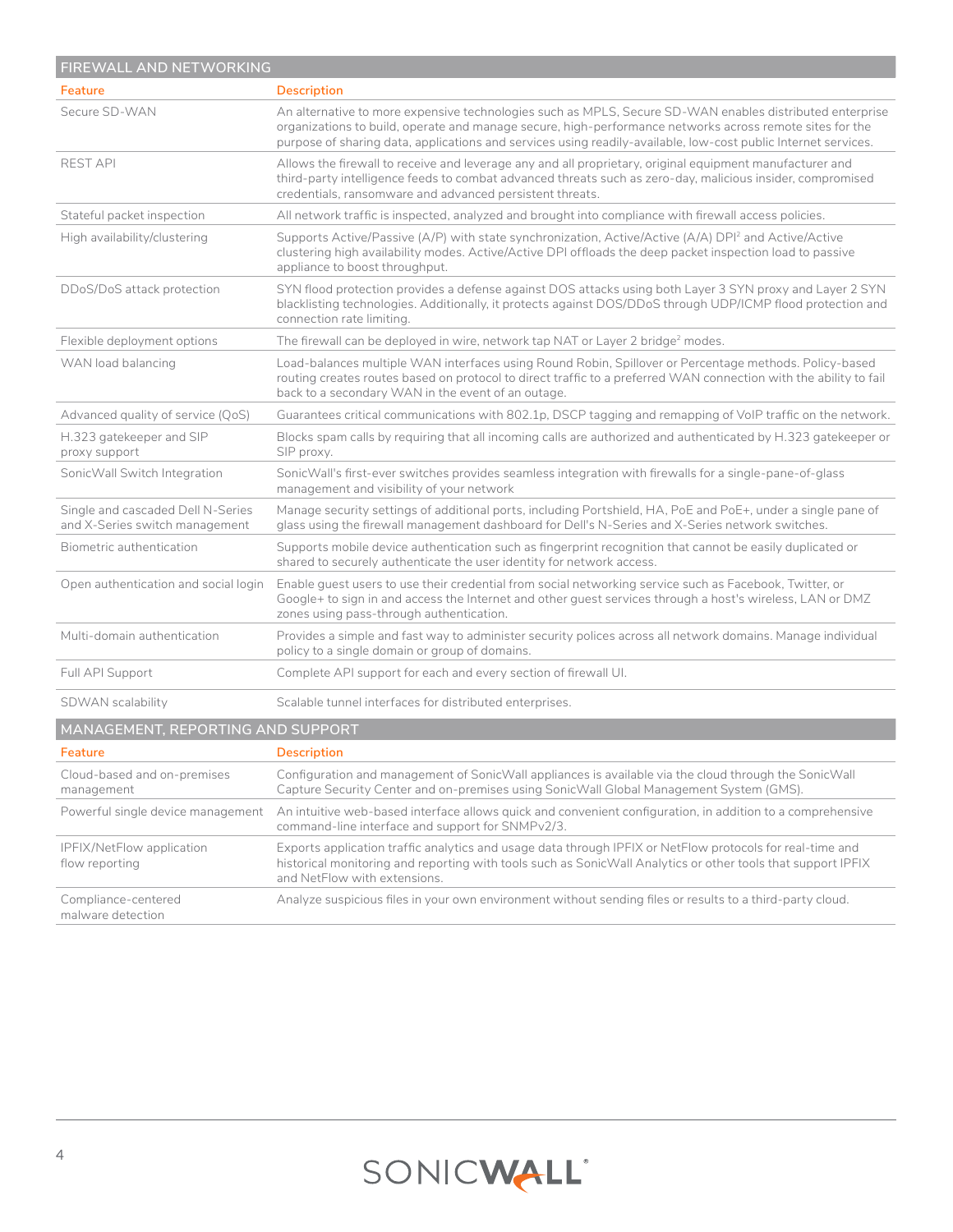## VIRTUAL PRIVATE NETWORKING (VPN)

| Feature                                      | <b>Description</b>                                                                                                                                                                                                                                                                                                                                                                                                                                           |  |
|----------------------------------------------|--------------------------------------------------------------------------------------------------------------------------------------------------------------------------------------------------------------------------------------------------------------------------------------------------------------------------------------------------------------------------------------------------------------------------------------------------------------|--|
| Auto-provision VPN                           | Simplifies and reduces complex distributed firewall deployment down to a trivial effort by automating the<br>initial site-to-site VPN gateway provisioning between SonicWall firewalls while security and connectivity<br>occurs instantly and automatically.                                                                                                                                                                                                |  |
| IPSec VPN for site-to-site<br>connectivity   | High-performance IPSec VPN allows the firewall to act as a VPN concentrator for thousands of other large<br>sites, branch offices or home offices.                                                                                                                                                                                                                                                                                                           |  |
| SSL VPN or IPSec client<br>remote access     | Utilizes clientless SSL VPN technology or an easy-to-manage IPSec client for easy access to email, files,<br>computers, intranet sites and applications from a variety of platforms.                                                                                                                                                                                                                                                                         |  |
| Redundant VPN gateway                        | When using multiple WANs, a primary and secondary VPN can be configured to allow seamless, automatic<br>failover and failback of                                                                                                                                                                                                                                                                                                                             |  |
| Route-based VPN                              | The ability to perform dynamic routing over VPN links ensures continuous uptime in the event of a temporary<br>VPN tunnel failure, by seamlessly re-routing traffic between endpoints through alternate routes.                                                                                                                                                                                                                                              |  |
| Improved Match Object                        | Match Object supports adding applications with an enhanced user experience.                                                                                                                                                                                                                                                                                                                                                                                  |  |
| Profile Based Objects                        | Profile Objects for Endpoint Security, Bandwidth Management, QoS Marking, Content Filter, DHCP Option<br>and AWS VPN.                                                                                                                                                                                                                                                                                                                                        |  |
| <b>Action Based Objects</b>                  | Action Objects for Application Rule and Content Filtering Rule Action.                                                                                                                                                                                                                                                                                                                                                                                       |  |
| <b>Enhanced Access Rules</b>                 | Enhanced Rule Display for intuitive user experience                                                                                                                                                                                                                                                                                                                                                                                                          |  |
| Customizable Grid Settings                   | Customizable and movable columns within Access Rules, NAT rules and Routing Rules.                                                                                                                                                                                                                                                                                                                                                                           |  |
| Active and Inactive Rule Display             | Displays the rules which are enabled or disabled.                                                                                                                                                                                                                                                                                                                                                                                                            |  |
| Used and Unused Rule Display                 | Displays the rules which are actively used or not being used.                                                                                                                                                                                                                                                                                                                                                                                                |  |
| <b>Exporting Access-Rules</b>                | Exports all the access rules to CSV file.                                                                                                                                                                                                                                                                                                                                                                                                                    |  |
| Live Counter on Access-Rules                 | Enables capture live statistics on access rules.                                                                                                                                                                                                                                                                                                                                                                                                             |  |
| Rule Diagram                                 | Pictorial view of a particular access rule, NAT and Routing rule which helps in finding real-time statistics.                                                                                                                                                                                                                                                                                                                                                |  |
| Security Profile in an Access-Rule           | Ability to add a security profile within a rule to allow or block DPI, DPI-SSL, Botnet and Geo-IP.                                                                                                                                                                                                                                                                                                                                                           |  |
| <b>Endpoint Security Rules</b>               | Ability to add security rules for endpoint security using Capture Client.                                                                                                                                                                                                                                                                                                                                                                                    |  |
| <b>CONTENT/CONTEXT AWARENESS</b>             |                                                                                                                                                                                                                                                                                                                                                                                                                                                              |  |
| Feature                                      | <b>Description</b>                                                                                                                                                                                                                                                                                                                                                                                                                                           |  |
| User activity tracking                       | User identification and activity are made available through seamless AD/LDAP/Citrix/Terminal Services SSO<br>integration combined with extensive information obtained through DPI.                                                                                                                                                                                                                                                                           |  |
| GeolP country traffic identification         | Identifies and controls network traffic going to or coming from specific countries to either protect against<br>attacks from known or suspected origins of threat activity, or to investigate suspicious traffic originating from<br>the network. Ability to create custom country and Botnet lists to override an incorrect country or Botnet tag<br>associated with an IP address. Eliminates unwanted filtering of IP addresses due to misclassification. |  |
| Regular expression matching<br>and filtering | Prevents data leakage by identifying and controlling content crossing the network through regular<br>expression matching.                                                                                                                                                                                                                                                                                                                                    |  |

## Breach prevention subscription services

| CAPTURE ADVANCED THREAT PROTECTION <sup>1</sup> |                                                                                                                                                                                                                                                                                                                                      |  |
|-------------------------------------------------|--------------------------------------------------------------------------------------------------------------------------------------------------------------------------------------------------------------------------------------------------------------------------------------------------------------------------------------|--|
| Feature                                         | <b>Description</b>                                                                                                                                                                                                                                                                                                                   |  |
| Multi-engine sandboxing                         | The multi-engine sandbox platform, which includes virtualized sandboxing, full system emulation<br>and hypervisor level analysis technology, executes suspicious code and analyzes behavior, providing<br>comprehensive visibility to malicious activity.                                                                            |  |
| Real-Time Deep Memory Inspection<br>(RTDMI™)    | SonicWall RTDMI is a patent-pending technology and process utilized by the SonicWall Capture Cloud to identify<br>and mitigate even the most insidious modern threats, including future Meltdown exploits. It even detects and<br>blocks malware that does not exhibit any malicious behavior and hides its weaponry via encryption. |  |
| Block until verdict                             | To prevent potentially malicious files from entering the network, files sent to the cloud for analysis can be held<br>at the gateway until a verdict is determined.                                                                                                                                                                  |  |
| Broad file type analysis                        | Supports analysis of a broad range of file types, including executable programs (PE), DLL, PDFs, MS Office<br>documents, archives, JAR and APK plus multiple operating systems including Windows, Android, Mac OS and<br>multi-browser environments.                                                                                 |  |
| Rapid deployment of signatures                  | When a file is identified as malicious, a signature is immediately deployed to firewalls with SonicWall Capture<br>subscriptions and Gateway Anti-Virus and IPS signature databases and the URL, IP and domain reputation databases.                                                                                                 |  |
| Capture Client                                  | Capture Client uses a static artificial intelligence (AI) engine to determine threats before they can execute and<br>rollback to a previous uninfected state.                                                                                                                                                                        |  |

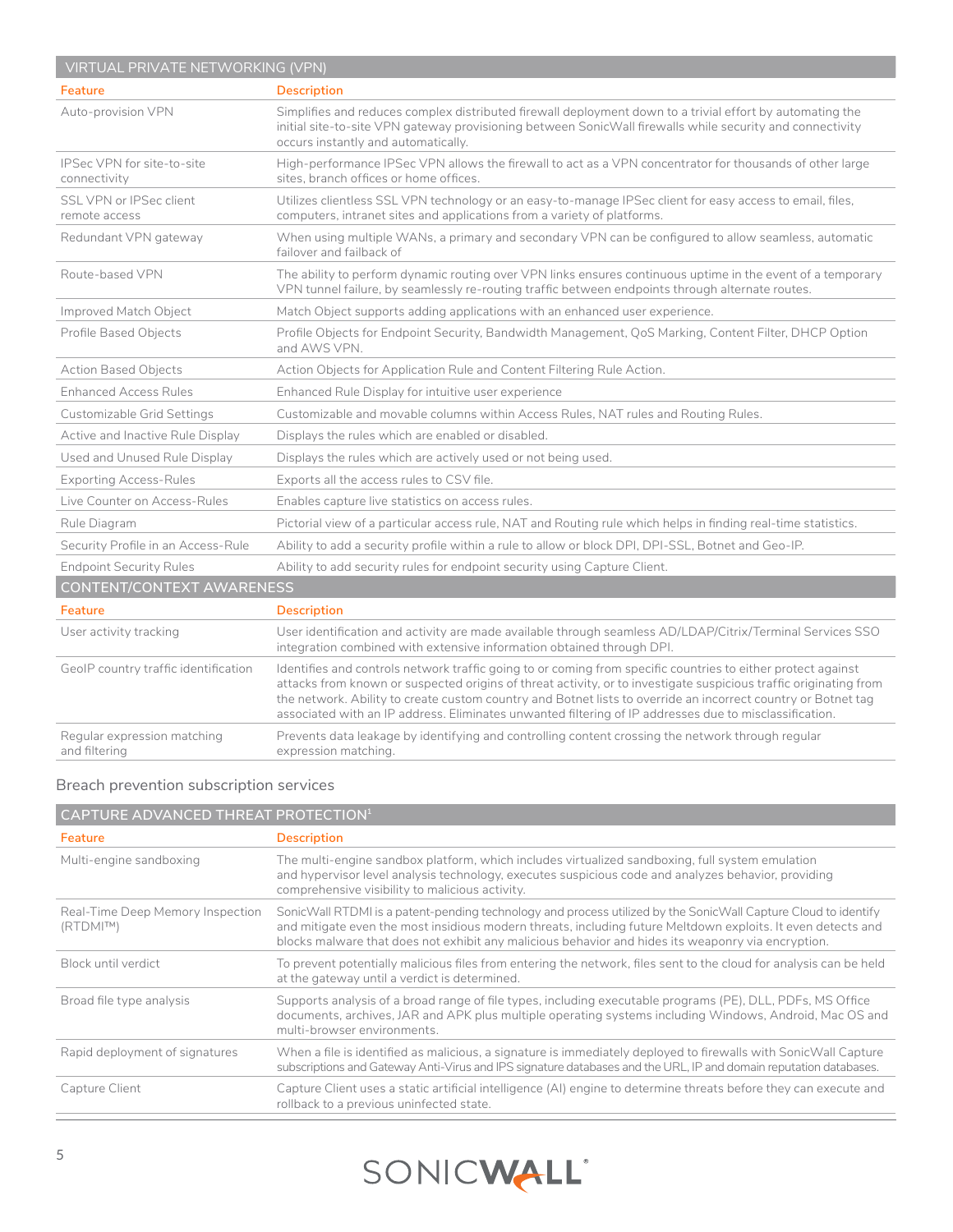| <b>Description</b><br>Feature<br>TLS/SSL decryption and inspection<br>Decrypts and inspects TLS/SSL encrypted traffic on the fly, without proxying, for malware, intrusions and<br>data leakage, and applies application, URL and content control policies in order to protect against threats<br>hidden inside of encrypted traffic. Included with security subscriptions for all models except SOHO. Sold as a<br>separate license on SOHO.<br>Deep packet inspection of SSH (DPI-SSH) decrypts and inspects data traversing over SSH tunnels to prevent<br>SSH inspection<br>attacks that leverage SSH.<br>TLS 1.3 Support<br>Support for TLS 1.3 to improve overall security on the firewall. This is implemented in Firewall Management,<br>SSL VPN and DPI.<br><b>INTRUSION PREVENTION<sup>1</sup></b><br>Description<br><b>Feature</b><br>Countermeasure-based protection<br>Tightly integrated intrusion prevention system (IPS) leverages signatures and other countermeasures to scan<br>packet payloads for vulnerabilities and exploits, covering a broad spectrum of attacks and vulnerabilities.<br>Automatic signature updates<br>The SonicWall Threat Research Team continuously researches and deploys updates to an extensive list of IPS<br>countermeasures that covers more than 50 attack categories. The new updates take immediate effect without<br>any reboot or service interruption required.<br>Intra-zone IPS protection<br>Bolsters internal security by segmenting the network into multiple security zones with intrusion prevention,<br>preventing threats from propagating across the zone boundaries.<br>Botnet command and control (CnC)<br>Identifies and blocks command and control traffic originating from bots on the local network to IPs and<br>detection and blocking<br>domains that are identified as propagating malware or are known CnC points.<br>Protocol abuse/anomaly<br>Identifies and blocks attacks that abuse protocols as they attempt to sneak past the IPS.<br>Protects the network against zero-day attacks with constant updates against the latest exploit methods and<br>Zero-day protection<br>techniques that cover thousands of individual exploits.<br>Anti-evasion technology<br>Extensive stream normalization, decoding and other techniques ensure that threats do not enter the network |
|------------------------------------------------------------------------------------------------------------------------------------------------------------------------------------------------------------------------------------------------------------------------------------------------------------------------------------------------------------------------------------------------------------------------------------------------------------------------------------------------------------------------------------------------------------------------------------------------------------------------------------------------------------------------------------------------------------------------------------------------------------------------------------------------------------------------------------------------------------------------------------------------------------------------------------------------------------------------------------------------------------------------------------------------------------------------------------------------------------------------------------------------------------------------------------------------------------------------------------------------------------------------------------------------------------------------------------------------------------------------------------------------------------------------------------------------------------------------------------------------------------------------------------------------------------------------------------------------------------------------------------------------------------------------------------------------------------------------------------------------------------------------------------------------------------------------------------------------------------------------------------------------------------------------------------------------------------------------------------------------------------------------------------------------------------------------------------------------------------------------------------------------------------------------------------------------------------------------------------------------------------------------------------------------------------------------------------------------------------------|
|                                                                                                                                                                                                                                                                                                                                                                                                                                                                                                                                                                                                                                                                                                                                                                                                                                                                                                                                                                                                                                                                                                                                                                                                                                                                                                                                                                                                                                                                                                                                                                                                                                                                                                                                                                                                                                                                                                                                                                                                                                                                                                                                                                                                                                                                                                                                                                  |
|                                                                                                                                                                                                                                                                                                                                                                                                                                                                                                                                                                                                                                                                                                                                                                                                                                                                                                                                                                                                                                                                                                                                                                                                                                                                                                                                                                                                                                                                                                                                                                                                                                                                                                                                                                                                                                                                                                                                                                                                                                                                                                                                                                                                                                                                                                                                                                  |
|                                                                                                                                                                                                                                                                                                                                                                                                                                                                                                                                                                                                                                                                                                                                                                                                                                                                                                                                                                                                                                                                                                                                                                                                                                                                                                                                                                                                                                                                                                                                                                                                                                                                                                                                                                                                                                                                                                                                                                                                                                                                                                                                                                                                                                                                                                                                                                  |
|                                                                                                                                                                                                                                                                                                                                                                                                                                                                                                                                                                                                                                                                                                                                                                                                                                                                                                                                                                                                                                                                                                                                                                                                                                                                                                                                                                                                                                                                                                                                                                                                                                                                                                                                                                                                                                                                                                                                                                                                                                                                                                                                                                                                                                                                                                                                                                  |
|                                                                                                                                                                                                                                                                                                                                                                                                                                                                                                                                                                                                                                                                                                                                                                                                                                                                                                                                                                                                                                                                                                                                                                                                                                                                                                                                                                                                                                                                                                                                                                                                                                                                                                                                                                                                                                                                                                                                                                                                                                                                                                                                                                                                                                                                                                                                                                  |
|                                                                                                                                                                                                                                                                                                                                                                                                                                                                                                                                                                                                                                                                                                                                                                                                                                                                                                                                                                                                                                                                                                                                                                                                                                                                                                                                                                                                                                                                                                                                                                                                                                                                                                                                                                                                                                                                                                                                                                                                                                                                                                                                                                                                                                                                                                                                                                  |
|                                                                                                                                                                                                                                                                                                                                                                                                                                                                                                                                                                                                                                                                                                                                                                                                                                                                                                                                                                                                                                                                                                                                                                                                                                                                                                                                                                                                                                                                                                                                                                                                                                                                                                                                                                                                                                                                                                                                                                                                                                                                                                                                                                                                                                                                                                                                                                  |
|                                                                                                                                                                                                                                                                                                                                                                                                                                                                                                                                                                                                                                                                                                                                                                                                                                                                                                                                                                                                                                                                                                                                                                                                                                                                                                                                                                                                                                                                                                                                                                                                                                                                                                                                                                                                                                                                                                                                                                                                                                                                                                                                                                                                                                                                                                                                                                  |
|                                                                                                                                                                                                                                                                                                                                                                                                                                                                                                                                                                                                                                                                                                                                                                                                                                                                                                                                                                                                                                                                                                                                                                                                                                                                                                                                                                                                                                                                                                                                                                                                                                                                                                                                                                                                                                                                                                                                                                                                                                                                                                                                                                                                                                                                                                                                                                  |
|                                                                                                                                                                                                                                                                                                                                                                                                                                                                                                                                                                                                                                                                                                                                                                                                                                                                                                                                                                                                                                                                                                                                                                                                                                                                                                                                                                                                                                                                                                                                                                                                                                                                                                                                                                                                                                                                                                                                                                                                                                                                                                                                                                                                                                                                                                                                                                  |
|                                                                                                                                                                                                                                                                                                                                                                                                                                                                                                                                                                                                                                                                                                                                                                                                                                                                                                                                                                                                                                                                                                                                                                                                                                                                                                                                                                                                                                                                                                                                                                                                                                                                                                                                                                                                                                                                                                                                                                                                                                                                                                                                                                                                                                                                                                                                                                  |
|                                                                                                                                                                                                                                                                                                                                                                                                                                                                                                                                                                                                                                                                                                                                                                                                                                                                                                                                                                                                                                                                                                                                                                                                                                                                                                                                                                                                                                                                                                                                                                                                                                                                                                                                                                                                                                                                                                                                                                                                                                                                                                                                                                                                                                                                                                                                                                  |
| undetected by utilizing evasion techniques in Layers 2-7.                                                                                                                                                                                                                                                                                                                                                                                                                                                                                                                                                                                                                                                                                                                                                                                                                                                                                                                                                                                                                                                                                                                                                                                                                                                                                                                                                                                                                                                                                                                                                                                                                                                                                                                                                                                                                                                                                                                                                                                                                                                                                                                                                                                                                                                                                                        |
| THREAT PREVENTION <sup>1</sup>                                                                                                                                                                                                                                                                                                                                                                                                                                                                                                                                                                                                                                                                                                                                                                                                                                                                                                                                                                                                                                                                                                                                                                                                                                                                                                                                                                                                                                                                                                                                                                                                                                                                                                                                                                                                                                                                                                                                                                                                                                                                                                                                                                                                                                                                                                                                   |
| Description<br>Feature                                                                                                                                                                                                                                                                                                                                                                                                                                                                                                                                                                                                                                                                                                                                                                                                                                                                                                                                                                                                                                                                                                                                                                                                                                                                                                                                                                                                                                                                                                                                                                                                                                                                                                                                                                                                                                                                                                                                                                                                                                                                                                                                                                                                                                                                                                                                           |
| Gateway anti-malware<br>The RFDPI engine scans all inbound, outbound and intra-zone traffic for viruses, Trojans, key loggers and<br>other malware in files of unlimited length and size across all ports and TCP streams.                                                                                                                                                                                                                                                                                                                                                                                                                                                                                                                                                                                                                                                                                                                                                                                                                                                                                                                                                                                                                                                                                                                                                                                                                                                                                                                                                                                                                                                                                                                                                                                                                                                                                                                                                                                                                                                                                                                                                                                                                                                                                                                                       |
| Capture Cloud malware protection<br>A continuously updated database of tens of millions of threat signatures resides in the SonicWall cloud servers<br>and is referenced to augment the capabilities of the onboard signature database, providing RFDPI with<br>extensive coverage of threats.                                                                                                                                                                                                                                                                                                                                                                                                                                                                                                                                                                                                                                                                                                                                                                                                                                                                                                                                                                                                                                                                                                                                                                                                                                                                                                                                                                                                                                                                                                                                                                                                                                                                                                                                                                                                                                                                                                                                                                                                                                                                   |
| New threat updates are automatically pushed to firewalls in the field with active security services, and take<br>Around-the-clock security updates<br>effect immediately without reboots or interruptions.                                                                                                                                                                                                                                                                                                                                                                                                                                                                                                                                                                                                                                                                                                                                                                                                                                                                                                                                                                                                                                                                                                                                                                                                                                                                                                                                                                                                                                                                                                                                                                                                                                                                                                                                                                                                                                                                                                                                                                                                                                                                                                                                                       |
| Bi-directional raw TCP inspection<br>The RFDPI engine scans raw TCP streams on any port and bi-directionally to detect and prevent both inbound<br>and outbound threats.                                                                                                                                                                                                                                                                                                                                                                                                                                                                                                                                                                                                                                                                                                                                                                                                                                                                                                                                                                                                                                                                                                                                                                                                                                                                                                                                                                                                                                                                                                                                                                                                                                                                                                                                                                                                                                                                                                                                                                                                                                                                                                                                                                                         |
| Identifies common protocols such as HTTP/S, FTP, SMTP, SMBv1/v2 and others, which do not send data in<br>Extensive protocol support<br>raw TCP. Decodes payloads for malware inspection, even if they do not run on standard, well-known ports.                                                                                                                                                                                                                                                                                                                                                                                                                                                                                                                                                                                                                                                                                                                                                                                                                                                                                                                                                                                                                                                                                                                                                                                                                                                                                                                                                                                                                                                                                                                                                                                                                                                                                                                                                                                                                                                                                                                                                                                                                                                                                                                  |
| APPLICATION INTELLIGENCE AND CONTROL <sup>1</sup>                                                                                                                                                                                                                                                                                                                                                                                                                                                                                                                                                                                                                                                                                                                                                                                                                                                                                                                                                                                                                                                                                                                                                                                                                                                                                                                                                                                                                                                                                                                                                                                                                                                                                                                                                                                                                                                                                                                                                                                                                                                                                                                                                                                                                                                                                                                |
| <b>Description</b><br>Feature                                                                                                                                                                                                                                                                                                                                                                                                                                                                                                                                                                                                                                                                                                                                                                                                                                                                                                                                                                                                                                                                                                                                                                                                                                                                                                                                                                                                                                                                                                                                                                                                                                                                                                                                                                                                                                                                                                                                                                                                                                                                                                                                                                                                                                                                                                                                    |
| Application control<br>Controls applications, or individual application features that are identified by the RFDPI engine against a<br>continuously expanding database of over thousands of application signatures. This increases network security<br>and enhances network productivity.                                                                                                                                                                                                                                                                                                                                                                                                                                                                                                                                                                                                                                                                                                                                                                                                                                                                                                                                                                                                                                                                                                                                                                                                                                                                                                                                                                                                                                                                                                                                                                                                                                                                                                                                                                                                                                                                                                                                                                                                                                                                         |
| Controls custom applications by creating signatures based on specific parameters or patterns unique to an<br>Custom application identification<br>application in its network communications. This helps gain further control over the network.                                                                                                                                                                                                                                                                                                                                                                                                                                                                                                                                                                                                                                                                                                                                                                                                                                                                                                                                                                                                                                                                                                                                                                                                                                                                                                                                                                                                                                                                                                                                                                                                                                                                                                                                                                                                                                                                                                                                                                                                                                                                                                                   |
| Application bandwidth management<br>Application bandwidth management granularly allocates and regulates available bandwidth for critical<br>applications (or application categories), while inhibiting nonessential application traffic.                                                                                                                                                                                                                                                                                                                                                                                                                                                                                                                                                                                                                                                                                                                                                                                                                                                                                                                                                                                                                                                                                                                                                                                                                                                                                                                                                                                                                                                                                                                                                                                                                                                                                                                                                                                                                                                                                                                                                                                                                                                                                                                         |
| Controls applications (or specific components of an application) based on schedules, user groups, exclusion lists<br>Granular control<br>and a range of actions with full SSO user identification through LDAP/AD/Terminal Services/Citrix integration.                                                                                                                                                                                                                                                                                                                                                                                                                                                                                                                                                                                                                                                                                                                                                                                                                                                                                                                                                                                                                                                                                                                                                                                                                                                                                                                                                                                                                                                                                                                                                                                                                                                                                                                                                                                                                                                                                                                                                                                                                                                                                                          |